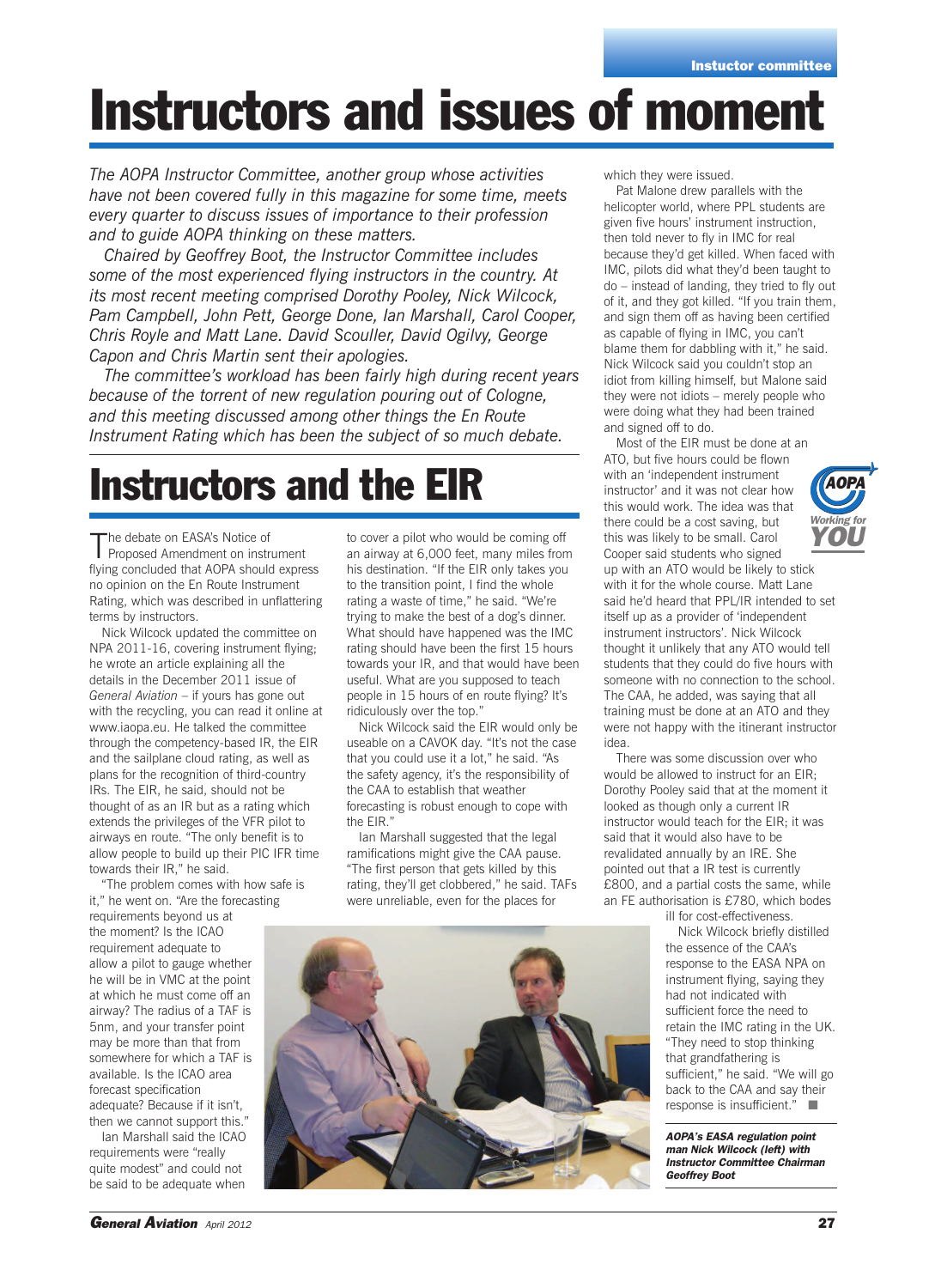### **EASA and aerobatics**

Nick Wilcock outlined continuing problems with EASA's proposed Aerobatics Rating, a qualification which many countries have not deemed necessary up to now, and which is being made unnecessarily difficult to obtain due



to an EASA requirement that a pilot must have 40 hours PIC before being able to train for it. He had attended EASA's annual safety conference, which discussed loss of control accidents, in order to gauge

opinions about what they call 'dynamic flying'. "They've revised the whole stalling

methodology for large aircraft, but several speakers said that in moments of stress pilots revert to what they were taught in their early days, which makes aerobatic training at an early stage all the more desirable," Nick said. "If people have had some experience, up to a level where they felt not terrified, they are more likely to be able to recover from upsets safely. Aerobatics are thus beneficial."

It was questionable, he added, whether many of today's airline pilots would be able to recover from a serious upset. Nick said he had told EASA representatives that more people should be given exposure at

the earliest possible stage in their training. The argument put forward by a German delegate, that a pilot ought to have 40 hours of hands-on experience before attempting aerobatics, was not based on anything more than misperception and prejudice. The CAA and the FIA support AOPA's position. Because this is not due to be introduced until 2015, there are other problems with higher priority, but the matter will not be allowed to drop.

The debate turned into a conversation about stall recovery, with instructors saying they were concerned that more and more people were attempting to recover from an incipient stall on power alone. "'Minimum height loss' does not mean no height loss," Ian Marshall said. "Students need to understand the proper technique." ■

#### **Cost-effective audits**

**Following a discussion at the last Instructor Committee meeting Geoffrey Boot asked whether there had been any progress on investigations into AOPA taking over audit functions for flying clubs and schools from the CAA under EASA. The consensus was that not enough was yet known about the requirements of whomever did the job, so it was not possible to say whether AOPA could do it more cost-effectively than the CAA. There would be no point if AOPA had to charge the same as the CAA to do the job.**

**Ian Marshall said there were too many unanswered questions, but the matter must be pursued because the cost of CAA approvals were "eye-watering". It was not yet known who would have to pay, and for what; whether an audit would be a box-ticking exercise or a major production; what training would be required for auditors and so forth.**

**Nick Wilcock suggested the CAA was looking at five or six hours work at £170 an hour. Chris Royle thought it might be possible for the audited company to provide much of the information required, so that the actual audit cost could be minimised. But until these things were known, it was impossible to take this further. The matter is being pursued, however, in order to ensure that best practice can be encouraged at the lowest possible administration cost.**



*Ian Marshall, White Waltham flying instructor and Head of Safety for BMI, with Carol Cooper, who has 20,000 instructional hours*

join AOPA toda

Join AOPA today and enter the draw

to win an aware, airspace awareness device

AOPA is working with its members to reduce the number of<br>infringements. It is every pilot's duty of care to plan a flight and fly properly

GA must take responsibility to reduce the unacceptable level of infringements

It is counter-productive if pilots think a transponder identifies<br>them for CAA investigation. Pilots should realise that a them for CAA investigation. Pilots should realise that a<br>transponder could save their lives and should be switched to<br>ALT mode.

The Airbox aware, in association with NATS, helps pilots maintain situational awareness and improves safety, more so when used in conjunction with a transponder switched to ALT mode.

Before you fly - think!

call 020 7834 5631 or visit www.joinaopa.com

Aircraft Owners and Pilots Association, 50a Cambridge Street, London SW1V

\* conditions apply